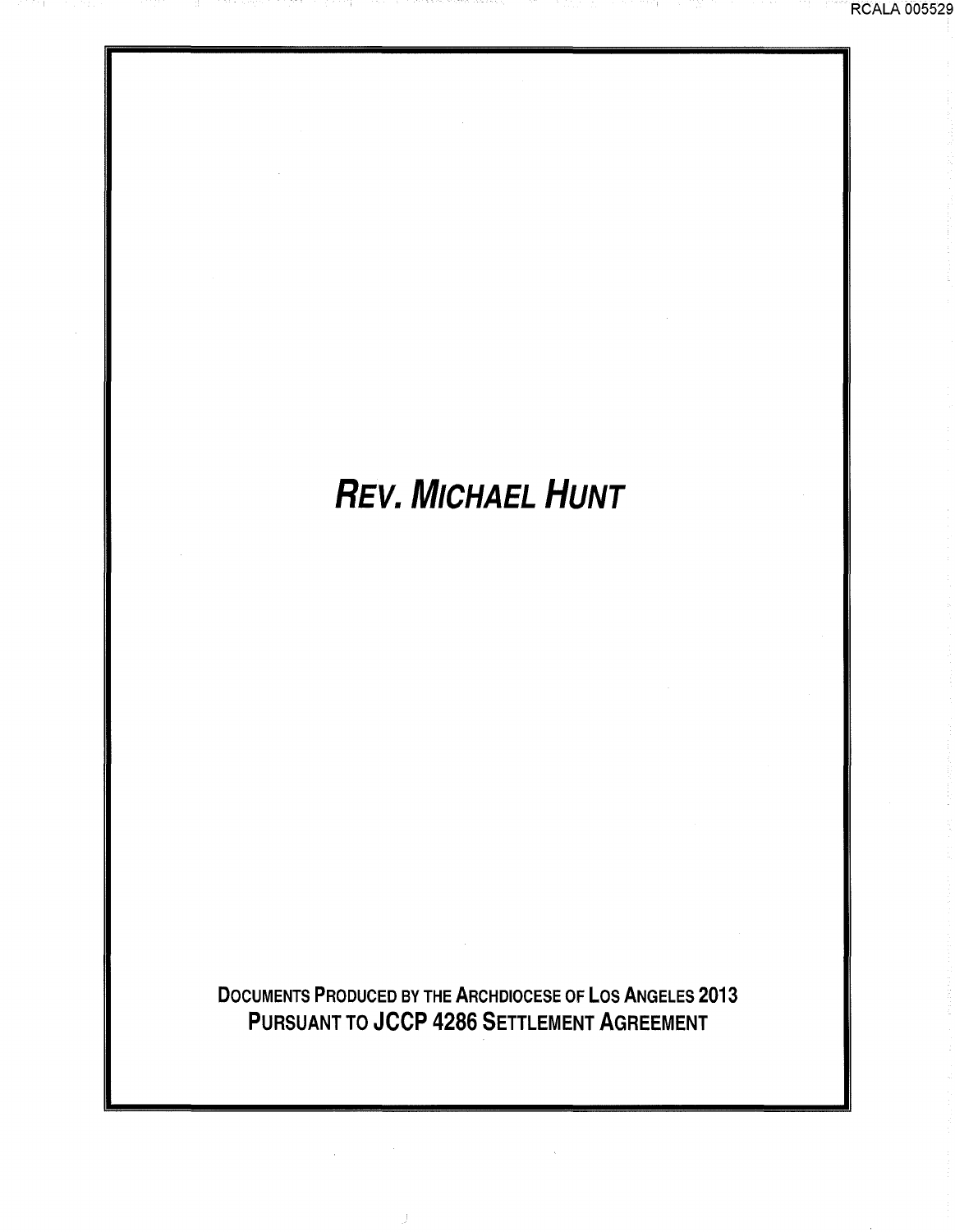#### Vicar for Clergy Database

Clergy Assignment Record (Detailed)

## Rev Msgr Michael Anthony Hunt

Current Primary Assignment Birth Date Birth Place Diaconate Ordination Priesthood Ordination Diocese Name Date of Incardination Religious Community Ritual Ascription Ministry Status Canon State **Diocesan Monsignor** Incard Process  $\Box$ Begin Pension Date

6/18/1939 Archdiocese of Los Angeles 4/14/1948 Deceased

Age: Deanery:

**Seminary Ethnicity** 

#### Fingerprint Verification and Safeguard Training

Date Background Check Virtus Training Date

| <b>Assignment History</b>                                                                                                           |            |                                       |
|-------------------------------------------------------------------------------------------------------------------------------------|------------|---------------------------------------|
| Assignment                                                                                                                          |            | <b>Beginning Date Completion Date</b> |
| Deceased                                                                                                                            | 10/23/1984 |                                       |
| Prelate of Honor, Elevated                                                                                                          | 4/25/1978  | 10/22/1984                            |
| Epiphany Catholic Church, South El Monte Pastor, Active Service                                                                     | 2/4/1958   | 10/22/1984                            |
| St. Alphonsus Catholic Church, Los Angeles Associate Pastor (Parochial<br>Vicar), Active Service                                    | 12/9/1954  | 2/3/1958                              |
| SS. Peter and Paul Catholic Church, Wilmington Associate Pastor<br>(Parochial Vicar), Active Service                                | 1/3/1951   | 12/8/1954                             |
| St. Victor Catholic Church, West Hollywood Associate Pastor (Parochial<br>Vicar), Active Service                                    | 12/2/1947  | 1/2/1951                              |
| Left Archdiocese, Start date absolutely not known                                                                                   | 5/2/1946   | 12/1/1947                             |
| St. Robert Bellarmine Catholic Church, Burbank Associate Pastor<br>(Parochial Vicar), Active Service, End date absolutely not known | 7/13/1943  | 5/1/1946                              |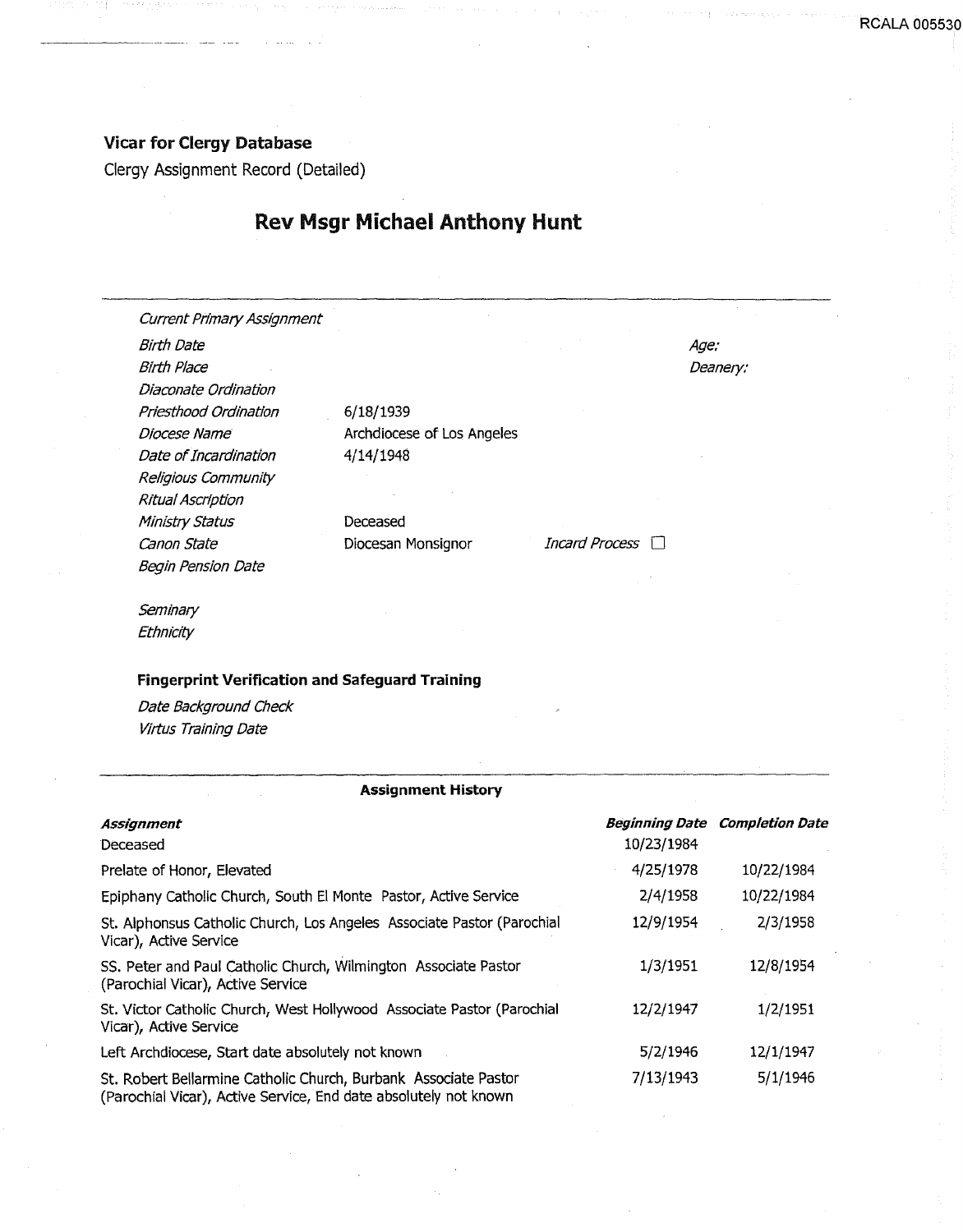St. Rose of Lima Catholic Church, Maywood Associate Pastor (Parochial Vicar), Active Service

10/17/1939

7/12/1943  $\Delta\phi=0.001$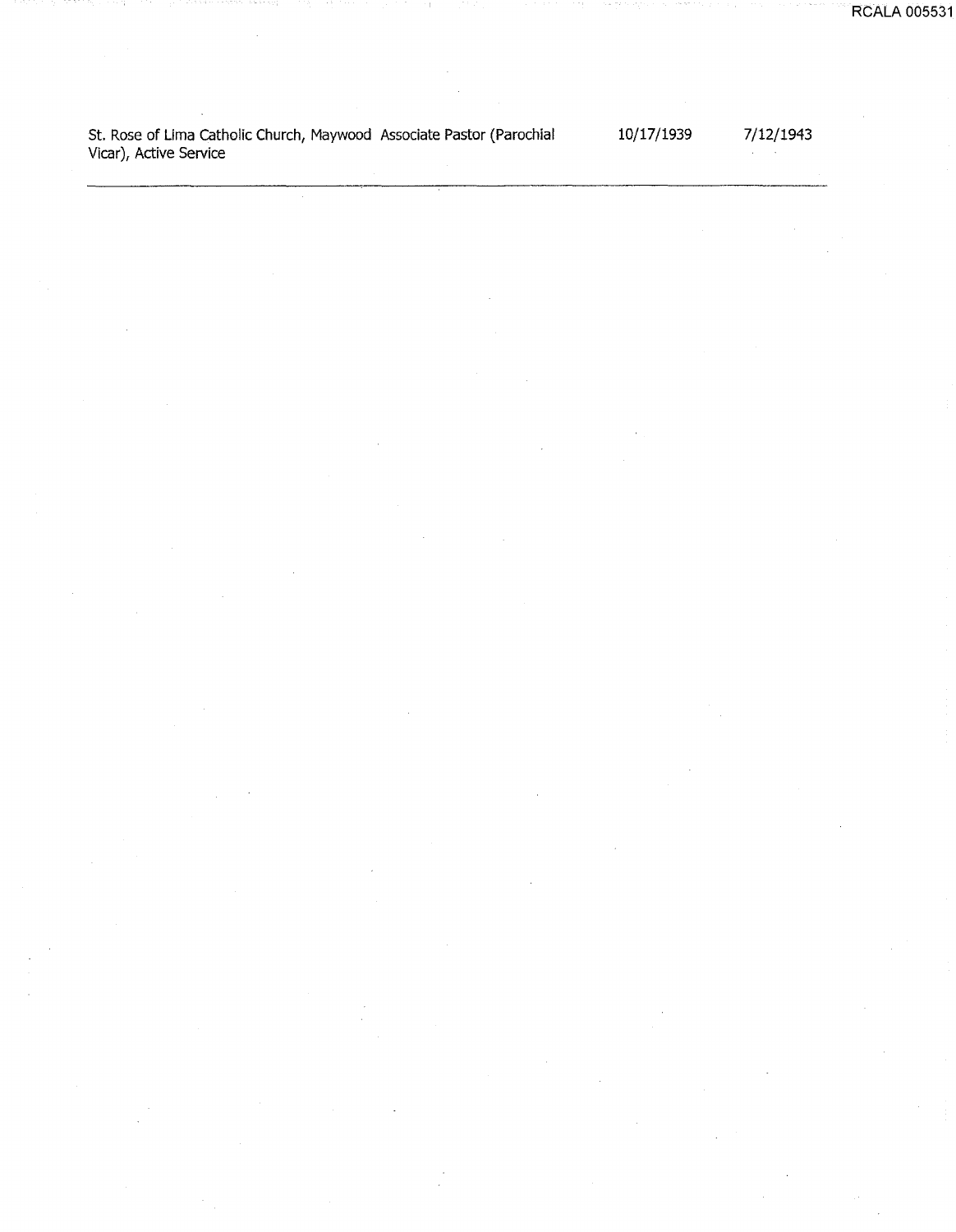Victim's letter removed from file at the request of the victim (who was not a claimant) for confidentiality.

RCALA 005532